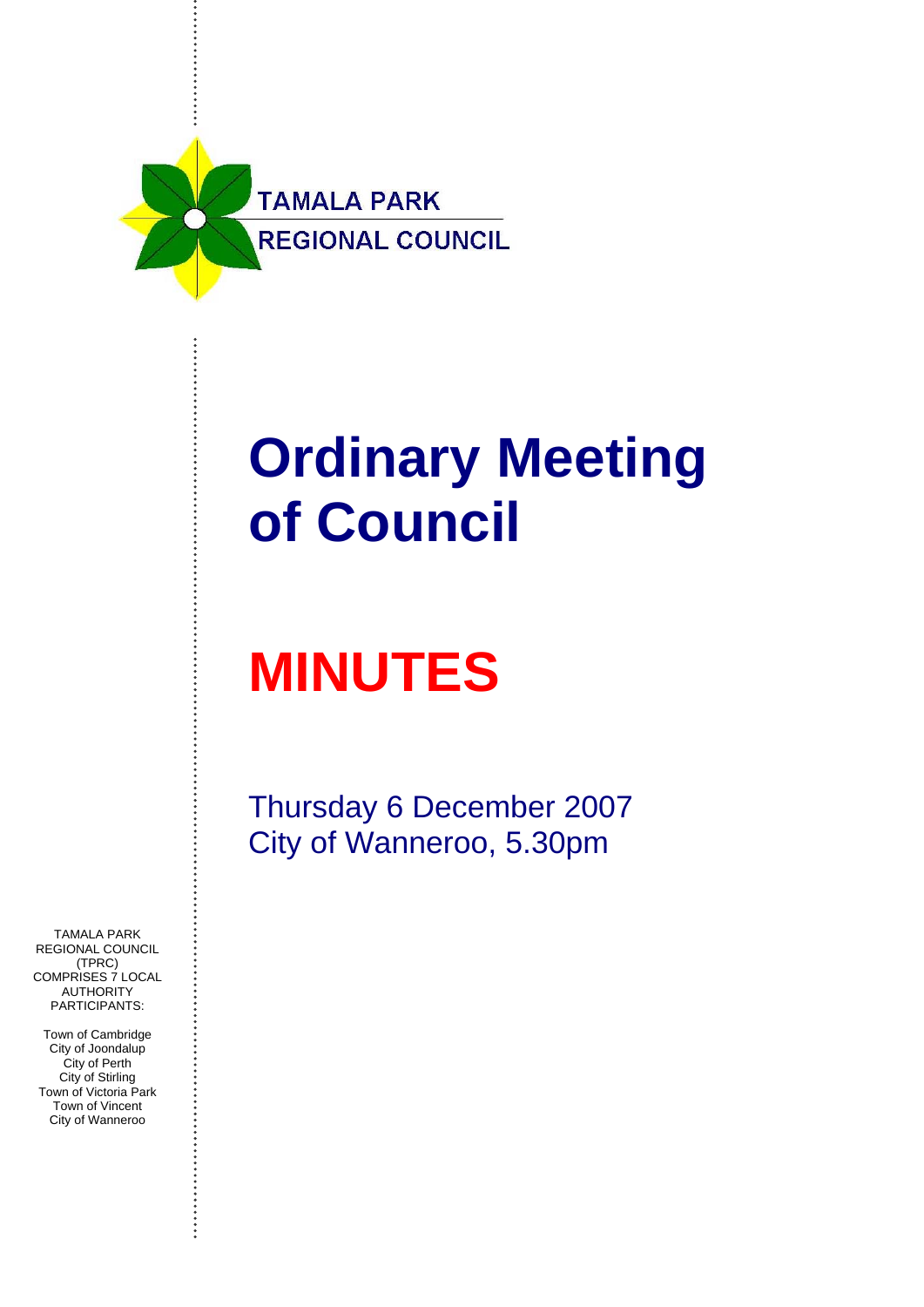## **MEMBERSHIP**

| <b>OWNER COUNCIL</b>  | <b>MEMBER</b>                                                                                   | <b>ALTERNATE MEMBER</b>                    |
|-----------------------|-------------------------------------------------------------------------------------------------|--------------------------------------------|
| Town of Cambridge     | <b>Mayor Simon Withers</b>                                                                      |                                            |
| City of Joondalup     | Cr Albert Jacob<br><b>Mayor Troy Pickard</b>                                                    |                                            |
| City of Perth         | Cr Eleni Evangel                                                                                |                                            |
| City of Stirling      | <b>Cr Paul Collins</b><br>Cr John Italiano<br><b>Cr David Michael</b><br><b>Cr Bill Stewart</b> | Cr Kathryn Thomas<br>Cr Terry Tyzack       |
| Town of Victoria Park | Mayor Trevor Vaughan                                                                            |                                            |
| Town of Vincent       | Mayor Nick Catania                                                                              | <b>Cr Steed Farrell</b>                    |
| City of Wanneroo      | <b>Cr Tracey Roberts</b><br>Cr Bob Smithson                                                     | Cr Alan Blencowe<br><b>Cr Frank Cvitan</b> |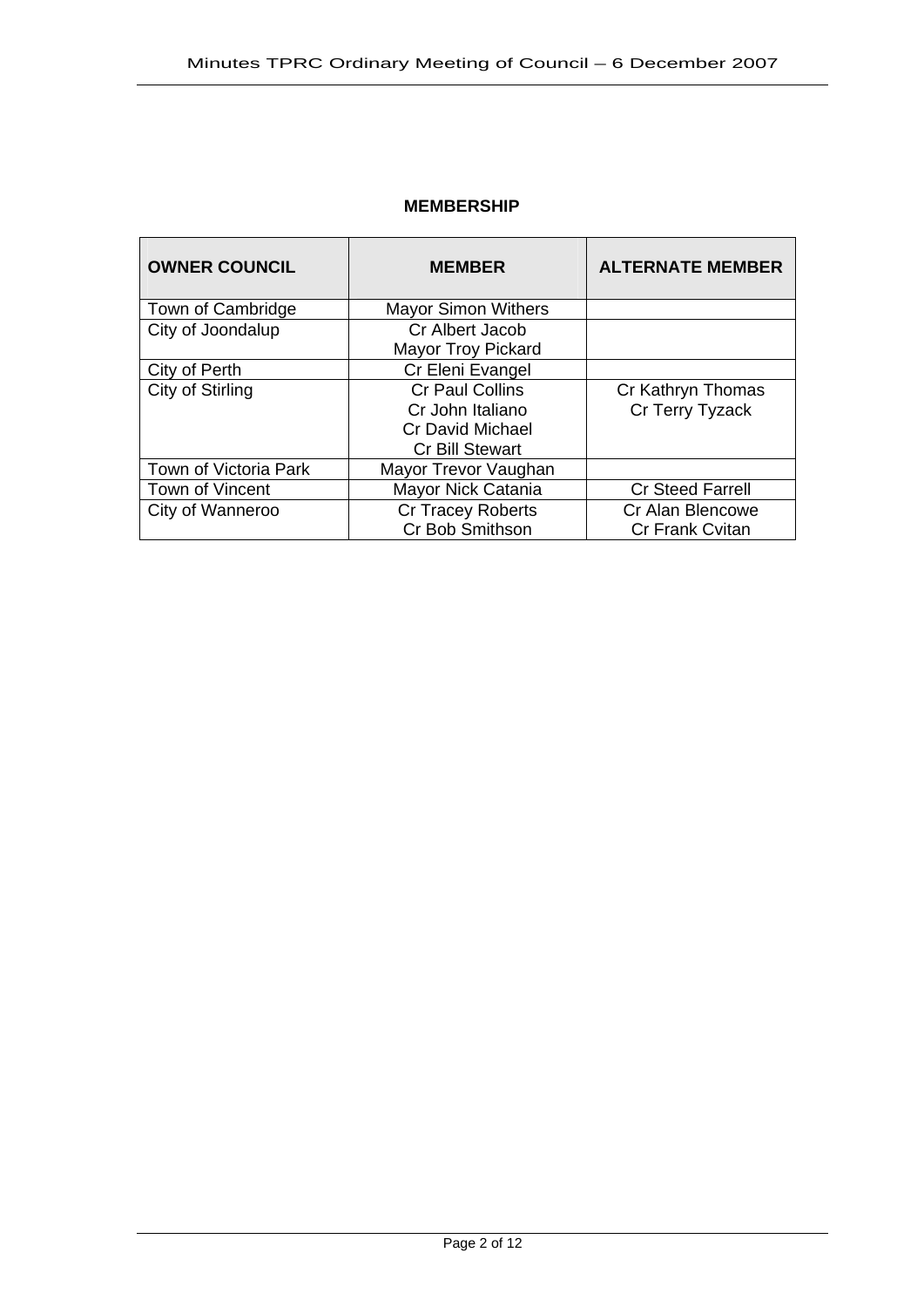# **TABLE OF CONTENTS**

| $1_{-}$        |                                                                     |  |
|----------------|---------------------------------------------------------------------|--|
| 2.             |                                                                     |  |
| 3.             |                                                                     |  |
| 4.             |                                                                     |  |
| 5.             |                                                                     |  |
| 6.             |                                                                     |  |
| 7 <sub>1</sub> |                                                                     |  |
| 8.             |                                                                     |  |
| 9.             |                                                                     |  |
| 10.            |                                                                     |  |
| 11.            |                                                                     |  |
| 12.            |                                                                     |  |
| 13.            |                                                                     |  |
|                |                                                                     |  |
|                | 13.2 STATEMENTS OF FINANCIAL ACTIVITY FOR THE MONTHS OCTOBER 2007   |  |
|                |                                                                     |  |
|                | 13.3 LIST OF MONTHLY ACCOUNTS SUBMITTED FOR THE MONTHS OCTOBER 2007 |  |
|                |                                                                     |  |
|                |                                                                     |  |
|                |                                                                     |  |
|                |                                                                     |  |
|                | 13.7 PLANNING REVIEW - TAMALA PARK URBAN DEVELOPMENT  11            |  |
|                |                                                                     |  |
|                | 14. ELECTED MEMBERS MOTIONS OF WHICH NOTICE HAS BEEN GIVEN  11      |  |
|                | 15. QUESTIONS BY ELECTED MEMBERS OF WHICH DUE NOTICE HAS BEEN       |  |
|                |                                                                     |  |
| 16.            |                                                                     |  |
|                |                                                                     |  |
|                |                                                                     |  |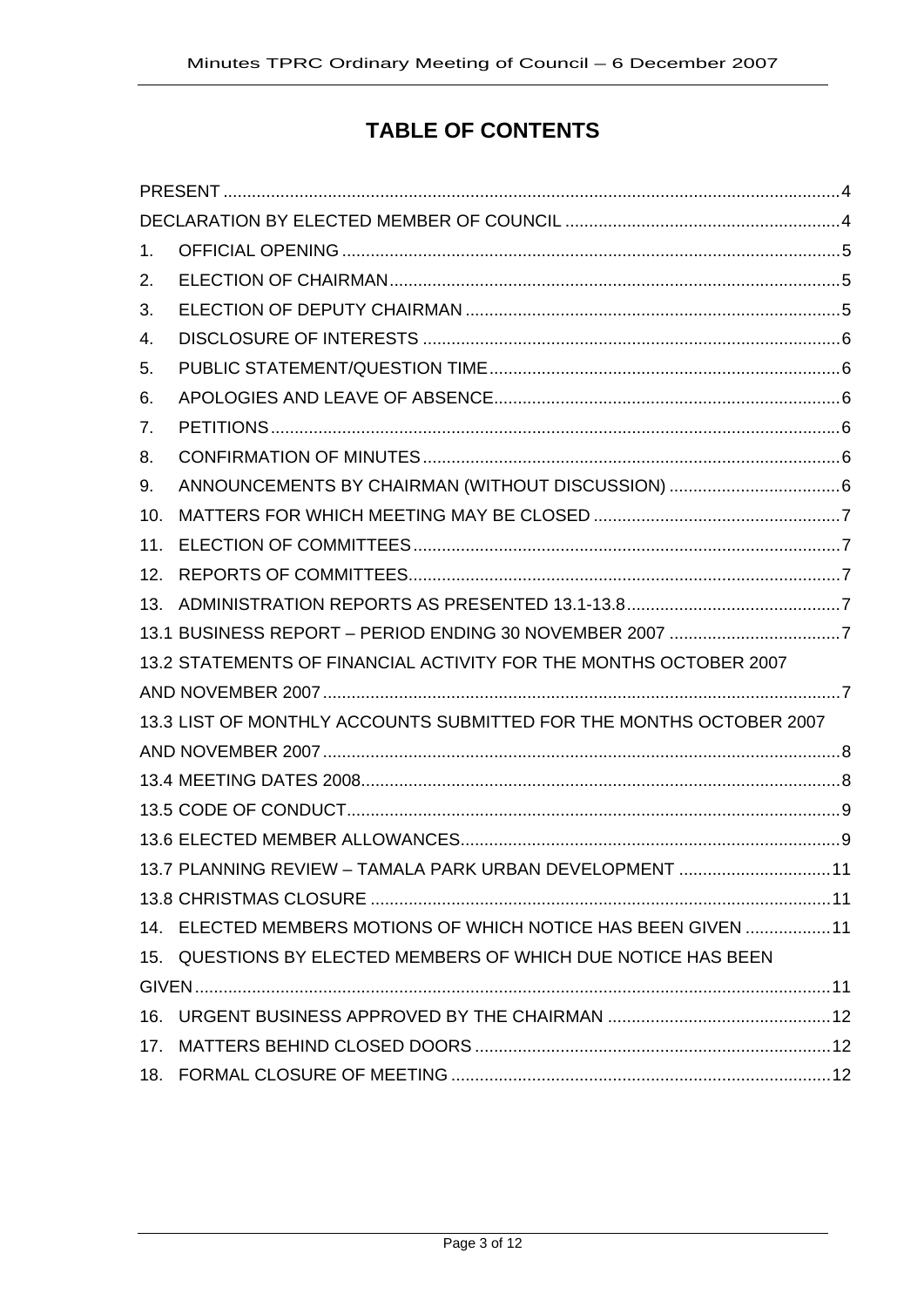*The Chief Executive Officer of the Tamala Park Regional Council, Mr Rod Constantine, assumed the chair in order to conduct the meeting until election of a Chairman was conducted.* 

**PRESENT** 

| <b>Chairman</b>                                           | Cr Troy Pickard                                                                                                                                                                                                                     |
|-----------------------------------------------------------|-------------------------------------------------------------------------------------------------------------------------------------------------------------------------------------------------------------------------------------|
| <b>Deputy Chairman</b>                                    | <b>Cr Tracey Roberts</b>                                                                                                                                                                                                            |
| <b>Councillors</b>                                        | Cr Nick Catania<br><b>Cr Paul Collins</b><br>Cr Eleni Evangel<br>Cr John Italiano<br>Cr Albert Jacob<br><b>Cr David Michael</b><br><b>Cr Bob Smithson</b><br><b>Cr Bill Stewart</b><br>Cr Trevor Vaughan<br><b>Cr Simon Withers</b> |
| <b>Alternate Members</b>                                  | Cr Terry Tyzack                                                                                                                                                                                                                     |
| <b>Staff</b>                                              | <b>Rod Constantine</b><br>Kylie Jeffs (minute clerk)                                                                                                                                                                                |
| <b>Apologies Councillors</b>                              | Nil                                                                                                                                                                                                                                 |
| <b>Leave of Absence</b>                                   | Nil                                                                                                                                                                                                                                 |
| <b>Absent</b>                                             | Nil                                                                                                                                                                                                                                 |
| <b>Consultants</b>                                        | Nil                                                                                                                                                                                                                                 |
| <b>Apologies Represented</b><br><b>Councils' Advisors</b> | Nil                                                                                                                                                                                                                                 |
| In Attendance                                             | Fiona Bentley (City of Wanneroo)<br>John Bonker (Town of Victoria Park)<br>Jason Buckley (Town of Cambridge)<br>John Giorgi (Town of Vincent)<br>Garry Hunt (City of Joondalup)<br>Mike Tidy (City of Joondalup)                    |
| <b>Members of the Public</b>                              | Nil                                                                                                                                                                                                                                 |
| <b>Press</b>                                              | Nil                                                                                                                                                                                                                                 |

# **DECLARATION BY ELECTED MEMBERS OF COUNCIL**

Each of the members appointed by the Councils of the participants of the TPRC and Cr Terry Tyzack (appointed as a nominated substitute member for Council nominees from City of Stirling) completed the written Declarations of Office required by the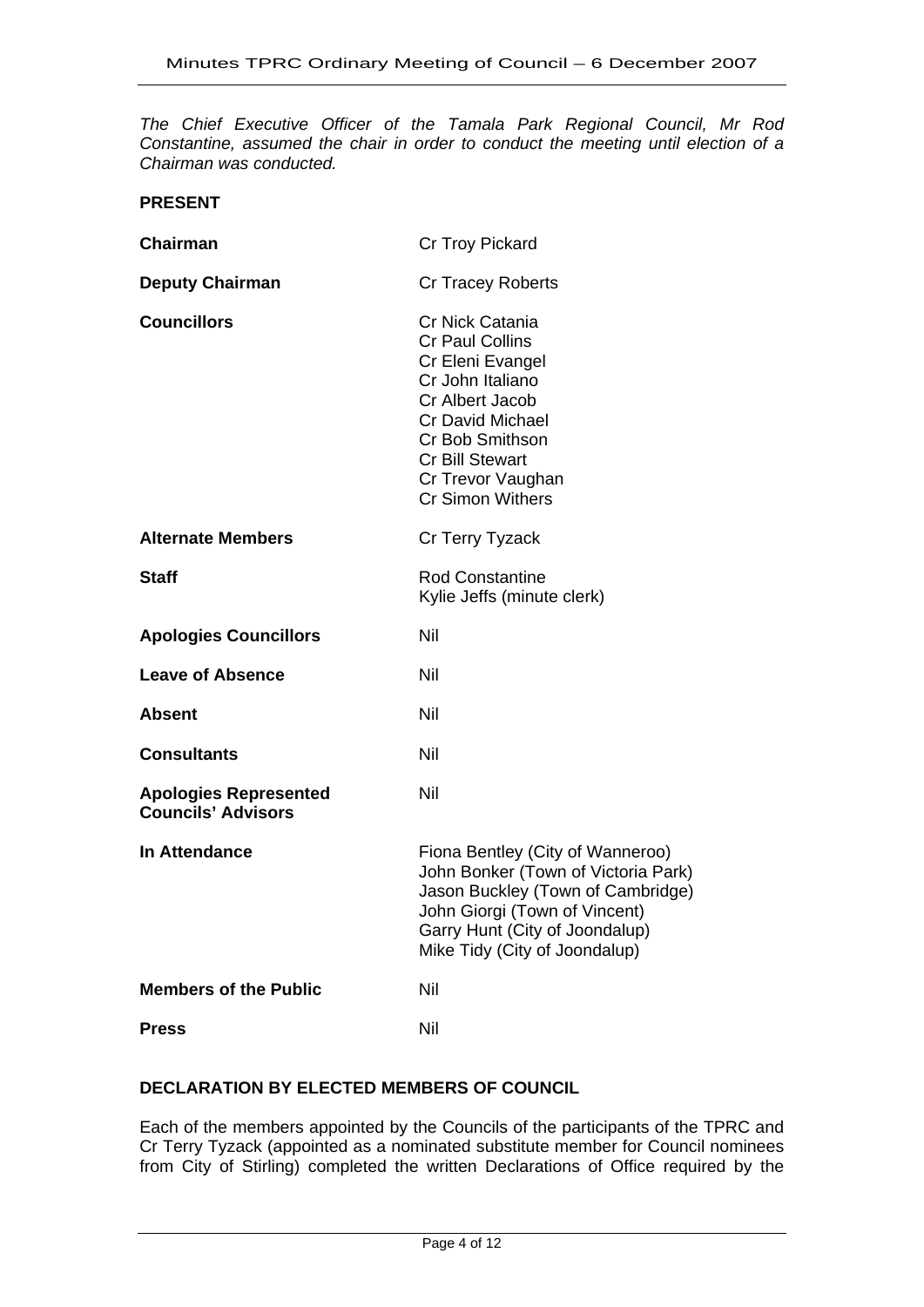Local Government Act & Regulations. Council members and Cr T Tyzack then repeated the Declaration of Office in unison. The written declarations were then witnessed by the TPRC CEO Mr R A Constantine.

## **1. OFFICIAL OPENING**

Congratulations were expressed to all Council members on their election to the Tamala Park Regional Council.

At 5.47pm the TPRC CEO Mr R A Constantine, declared the meeting of the Tamala Park Regional Council open.

# **2. ELECTION OF CHAIRMAN**

In accordance with the Local Government Act 1995, the TPRC CEO Mr R A Constantine, assumed the chair in order to conduct the election of Chairman.

Written nomination forms for Chairman, in accordance with the Local Government Act 1995 (schedule 2.31), were given to the Chief Executive Officer. Written approval was also obtained from the person nominated for the position of Chairman.

The Chief Executive Officer advised that one nomination for Cr Troy Pickard (as nominated by Cr Albert Jacob) for the position of Chairman had been received.

The Chief Executive Officer called for any further nominations to the one that was received prior to the meeting and, due to no further nominations being received, declared nominations for Chairman closed.

The Chief Executive Officer formally announced Cr Troy Pickard as Chairman of the Tamala Park Regional Council.

Cr Pickard was invited to complete the required Declaration (Form 7 Local Government Constitution Regulations) and to assume the chair to conduct the remainder of the meeting.

The Chairman thanked Councillors for electing him Chairman. He spoke of the benefits that the TPRC would produce for the future community at Tamala Park and also for the 7 participant Councils.

#### **3. ELECTION OF DEPUTY CHAIRMAN**

Written nomination forms for Deputy Chairman, in accordance with the Local Government Act 1995 (schedule 2.31) were given to the Chairman. Written approval was also obtained from the persons nominated for the position of Deputy Chairman.

The Chairman advised that the following nominations for the position of Deputy Chairman had been received:

Cr Tracey Roberts, nominated by Cr Bob Smithson Cr Simon Withers, nominated by Cr Troy Pickard

The Chairman called for any further nominations and upon no further nominations being received, declared nominations for Deputy Chairman closed.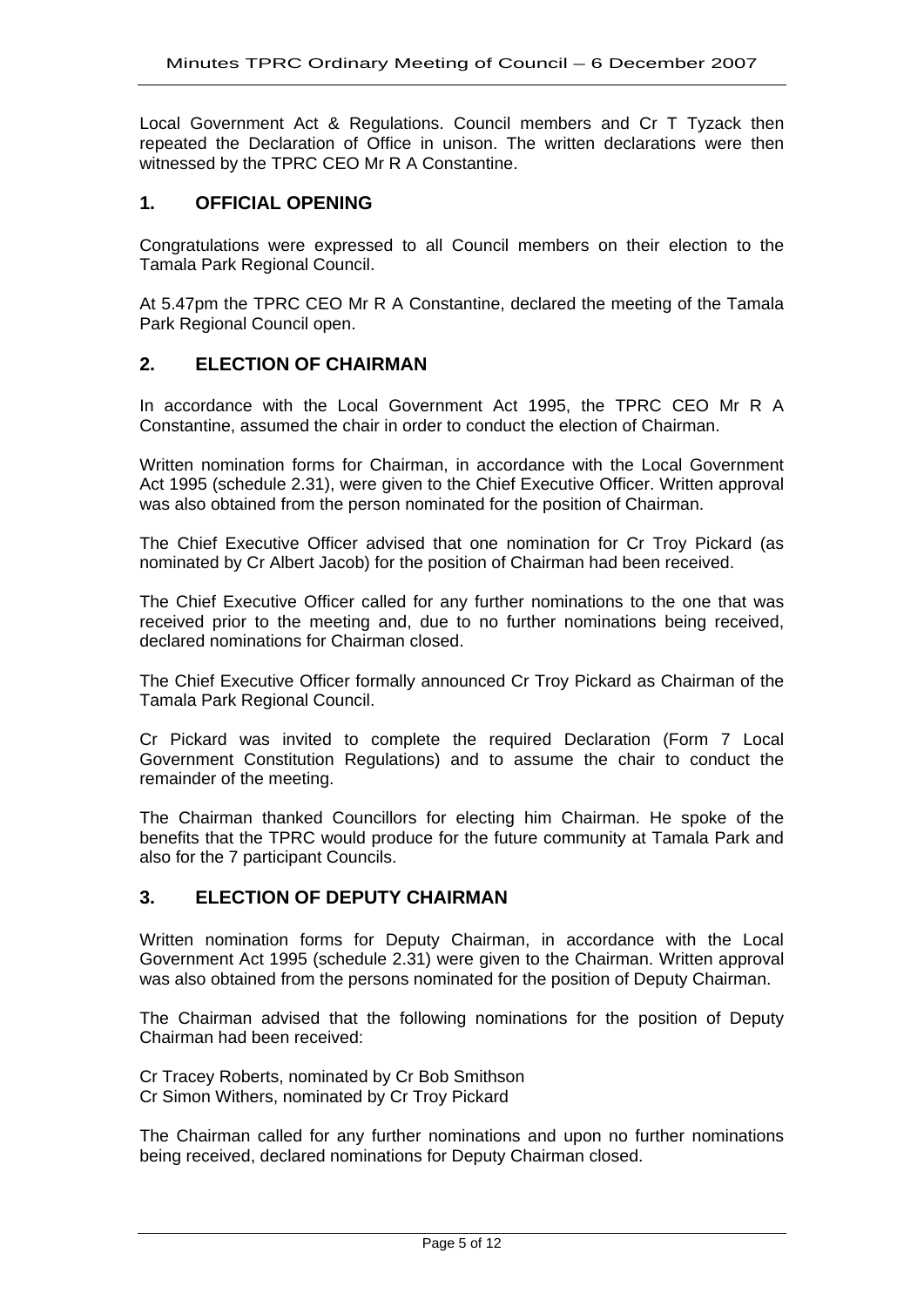Lots were drawn which determined the order of names to appear on the ballot paper, as follows:

- 1) Cr Simon Withers
- 2) Cr Tracey Roberts

Ballot papers for the above two (2) candidates were authenticated by the Chief Executive Officer and distributed to all Councillors for vote casting.

Mr John Giorgi (CEO of the Town of Vincent) acted as scrutineer for the vote counting.

Upon counting of votes, the CEO of TPRC Mr R A Constantine advised the following results:

Cr Roberts – 9 votes Cr Withers – 3 votes

and declared Cr Tracey Roberts as Deputy Chairman of the Tamala Park Regional Council.

Cr Roberts was invited to complete the required Declaration (Form 7 Local Government Constitution Regulations), duly completed the Declaration and was formally congratulated on her appointment.

# **4. DISCLOSURE OF INTERESTS**

Nil

# **5. PUBLIC STATEMENT/QUESTION TIME**

Nil

# **6. APOLOGIES AND LEAVE OF ABSENCE**

Nil

#### **7. PETITIONS**

Nil.

# **8. CONFIRMATION OF MINUTES**

Moved Cr Evangel, Seconded Cr Roberts

That the minutes of the Ordinary Council meeting of 11 October 2007 be confirmed, and signed by the Chairman, as a true and correct record of proceedings.

The motion was put and declared CARRIED.

## **9. ANNOUNCEMENTS BY CHAIRMAN (WITHOUT DISCUSSION)**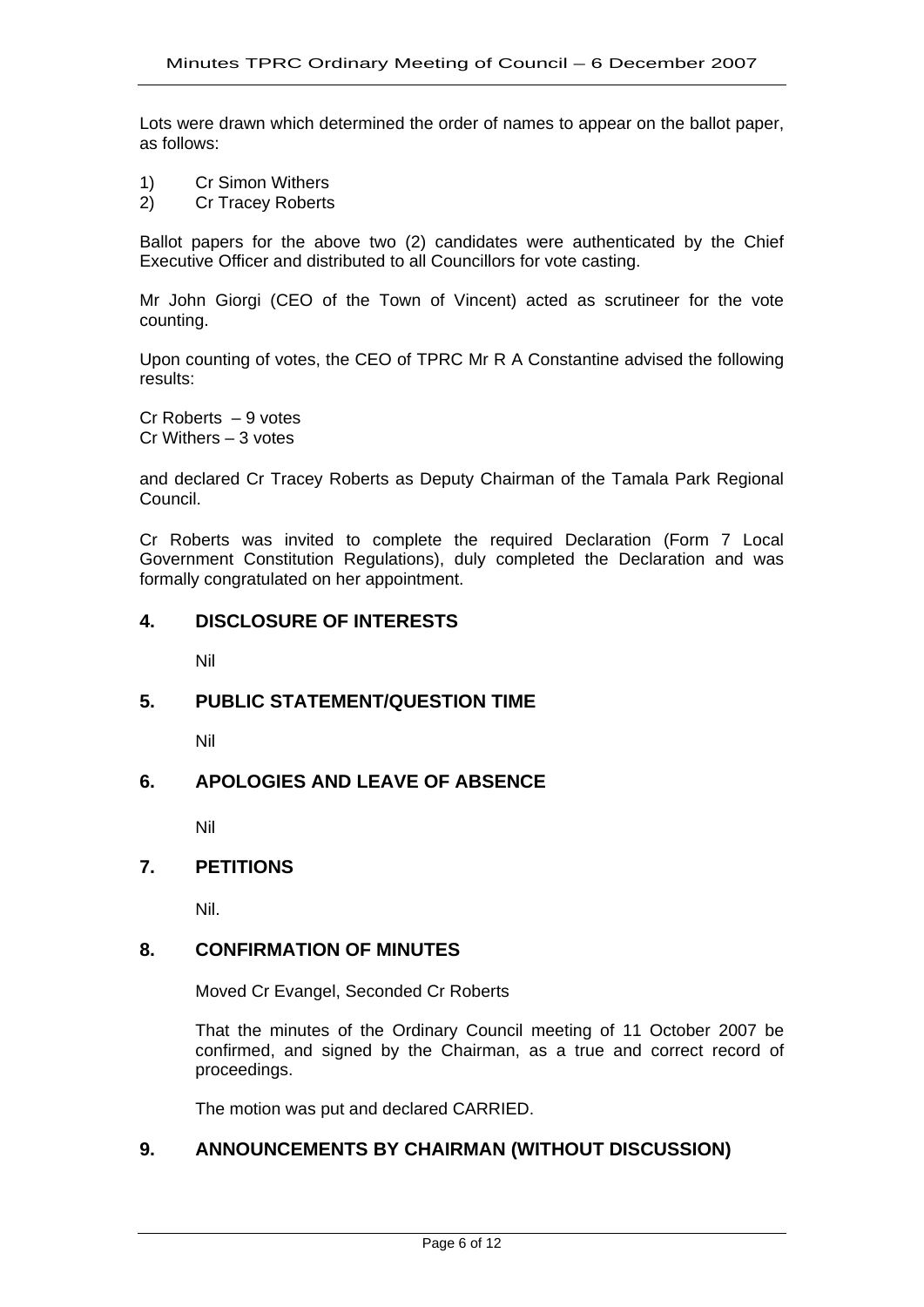- The Chairman announced his intention to introduce words of prayer preceding future meetings of Council.
- The Chairman suggested the TPRC CEO hold a CEO Briefing Session one week following each TPRC Council meeting to ensure participant Council CEO's were appraised of TPRC current issues to enable them to advise participant Councils.
- The Chairman advised that 3-6 workshops/strategy sessions will be held in 2008 to progress matters.

#### **10. MATTERS FOR WHICH MEETING MAY BE CLOSED**

Nil

# **11. ELECTION OF COMMITTEES**

The Chairman called for nominations from elected members for Audit Committee membership.

The Chairman advised that the following nominations had been received:

- Cr Bill Stewart, nominated by Cr Paul Collins
- Cr John Italiano, nominated by Cr Paul Collins
- Cr Tracey Roberts, nominated by Cr Bill Stewart
- Cr Bob Smithson, nominated by Cr Tracey Roberts
- Cr Troy Pickard, nominated by Cr Troy Pickard

As no further nominations were received, the above-nominated members were appointed members of the TPRC Audit Committee.

#### **12. REPORTS OF COMMITTEES**

Nil

#### **13. ADMINISTRATION REPORTS AS PRESENTED 13.1-13.8**

#### **13.1 BUSINESS REPORT – PERIOD ENDING 30 NOVEMBER 2007**

Moved Cr Stewart, Seconded Cr Evangel

[The Motion recommended in the agenda]

#### **That the Business Report to 30 November 2007 be RECEIVED.**

The Motion was put and declared CARRIED.

#### **13.2 STATEMENTS OF FINANCIAL ACTIVITY FOR THE MONTHS OCTOBER 2007 AND NOVEMBER 2007**

Moved Cr Collins, Seconded Cr Michael

[The Motion recommended in the agenda]

#### **That the Council RECEIVE and NOTE the Statement(s) of Financial Activity for**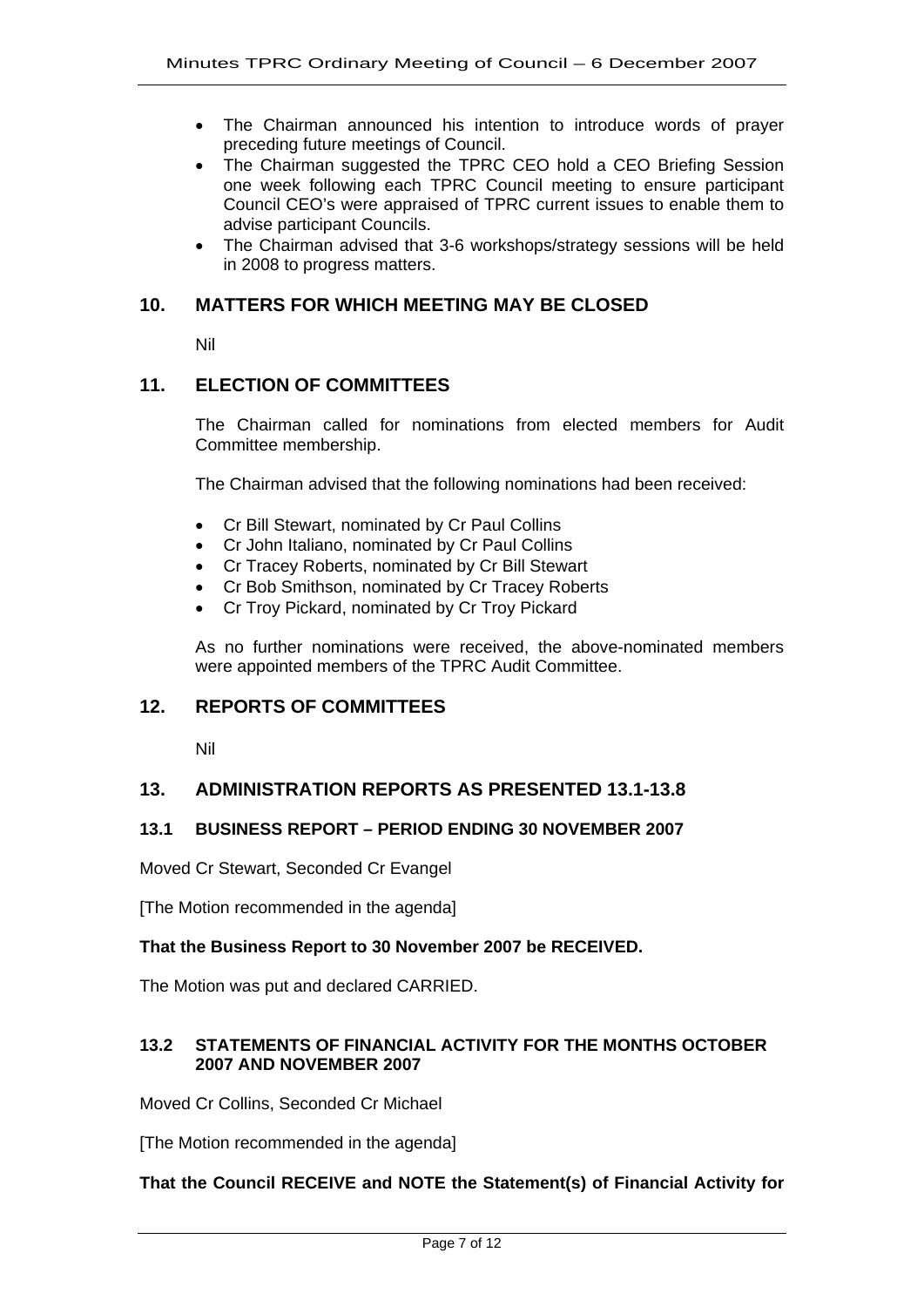#### **the months ending 31 October 2007 and 30 November 2007.**

The Motion was put and declared CARRIED.

#### **13.3 LIST OF MONTHLY ACCOUNTS SUBMITTED FOR THE MONTHS OCTOBER 2007 AND NOVEMBER 2007**

Moved Cr Evangel, Seconded Cr Collins

[The Motion recommended in the agenda]

**That the Council RECEIVE and NOTE the list of accounts paid under Delegated Authority to the CEO for each of the months October 2007 and November 2007:** 

- **Month ending 31 October 2007 (Total \$35,620.04); and Month ending 30 November 2007 (Total \$29,793.27)**
- **Total Paid \$65,413.31**

The Motion was put and declared CARRIED.

#### **13.4 MEETING DATES 2008**

Moved Cr Catania, Seconded Cr Roberts

[The Motion recommended in the agenda]

**1. That the following schedule of meeting dates be APPROVED for 2008 as follows:** 

**Thursday 14 February 2008 - Town of Vincent Thursday 17 April 2008 - Town of Cambridge Thursday 19 June 2008 - City of Stirling Thursday 14 August 2008 - City of Perth Thursday 16 October 2008 - Town of Victoria Park Thursday 4 December 2008 - City of Wanneroo** 

- **2. That the schedule of meeting dates be ADVERTISED as required by the Local Government Act.**
- **3. That the Council note that special and strategic planning meetings that may be programmed during the year will be SUBJECT of separate and specific advertising.**

The Mover and Seconder agreed to change in Motion the date 14 February 2008 to 21 February 2008 and the date 17 April 2008 to 24 April 2008. Motions 1-3 were then put as follows:

**1. That the following schedule of meeting dates be APPROVED for 2008 as follows:** 

**Thursday 21 February 2008 - Town of Vincent Thursday 24 April 2008 - Town of Cambridge Thursday 19 June 2008 - City of Stirling Thursday 14 August 2008 - City of Perth**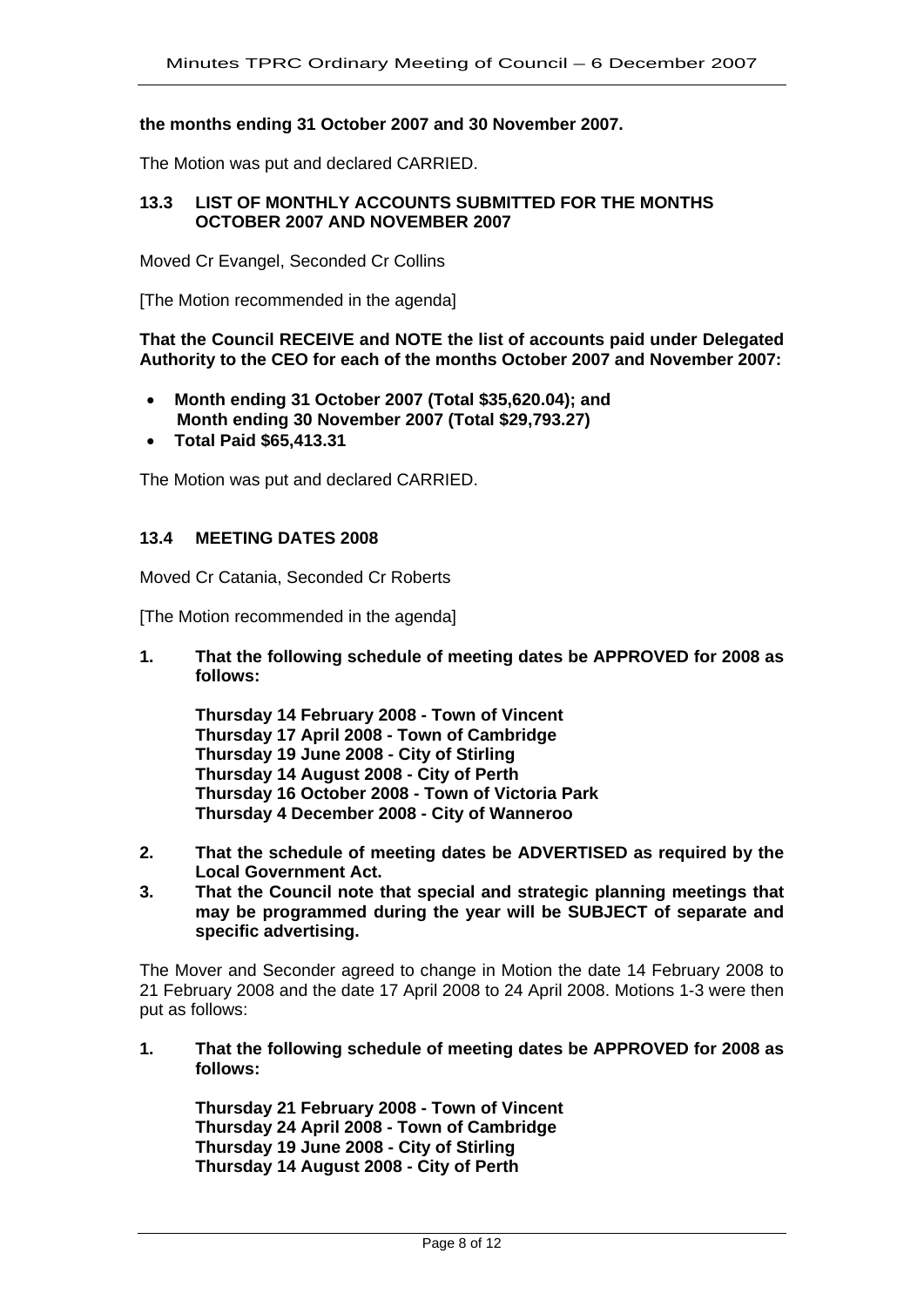**Thursday 16 October 2008 - Town of Victoria Park Thursday 4 December 2008 - City of Wanneroo** 

- **2. That the schedule of meeting dates be ADVERTISED as required by the Local Government Act.**
- **3. That the Council note that special and strategic planning meetings that may be programmed during the year will be SUBJECT of separate and specific advertising.**

The Motion as amended was put and declared CARRIED.

Moved Cr Catania, Seconded Cr Roberts, the following additional 2 motions:

- **4a. That Council PROPOSE the establishment of a Committee of CEO's of participant local governments (to be briefed on Council issues and decisions and to provide advice to Council participants).**
- **4b. That the CEO group PROPOSE a schedule of meeting dates for endorsement by the Council at the next TPRC Council meeting.**

Motion 4 was put and declared CARRIED.

**5. That the CEO be REQUESTED to draft a terms of reference for the CEO Committee for endorsement at the next TPRC Council meeting.** 

Motion 5 was put and declared CARRIED.

#### **13.5 CODE OF CONDUCT**

Moved Cr Jacob, Seconded Cr Michael

[The Motion recommended in the agenda]

#### **That the current code of conduct of the Tamala Park Regional Council be REAFFIRMED.**

The Motion was put and declared CARRIED.

#### **13.6 ELECTED MEMBER ALLOWANCES**

Moved Cr Vaughan, Seconded Cr Catania for the purpose of discussing the values to be inserted in the recommendations contained in the agenda.

[The Motion recommended in the agenda]

- **a) That the Local Government allowance for Chairman of the Council be [ ]% of the permitted maximum i.e. a payment of \$[ ] per annum.**
- **b) That the Local Government Allowance for Deputy Chairman be [ ]% of the amount paid to the Chairman.**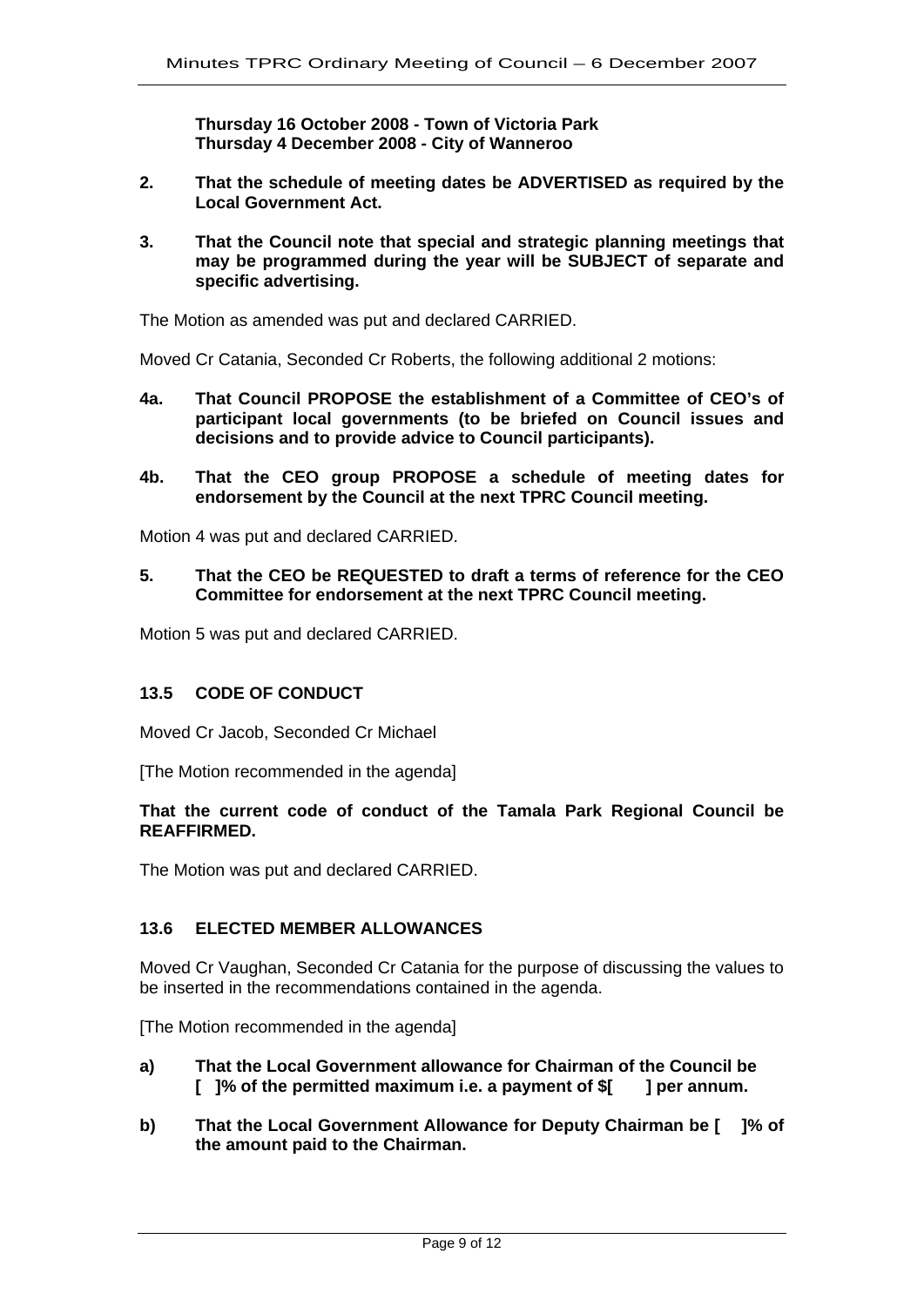- **c) That the attendance fee for Chairman of the Council be an amount \$1,000 less than the maximum fee prescribed by Local Government legislation and be the amount of \$[ ] per annum.**
- **d) That attendance fees for Council members be an amount \$1,000 less than the maximum fee prescribed by Local Government legislation and be the amount of \$[ ] per annum.**
- **e) That the amounts calculated in (c and d) be increased by \$1,000 for each regular Council member while the Council does not authorise, regular Council members do not claim separate telecommunications, IT allowances or travelling allowance to meetings.**
- **f) That while the Local Government Act, in its present form, does not provide for the appointment of a Deputy or Alternate Members. The Council also notes the Interpretation Act (section 51) provides circumstances in which a Council may nominate a person to act in the absence of a 'regular' member but the Local Government Act does not facilitate any payment to a person attending as an appointee under the Interpretation Act.**
- **g) Fees to be reviewed following the next ordinary Council elections (next scheduled for October 2009) for the intent that the Council in place sets the fees that will apply in its tenure of office and is responsible for the budget allocations that will be needed to facilitate the payments.**
- **h) Elected member allowances are to be made quarterly in arrears.**

The Mover and Seconder agreed to the following amended Motion:

- **a) That the Local Government allowance for Chairman of the Council be 25% of the permitted maximum i.e. a payment of \$3,000 per annum.**
- **b) That the Local Government Allowance for Deputy Chairman be 25% of the amount paid to the Chairman.**
- **c) That the attendance fee for Chairman of the Council be an amount \$1,000 less than the maximum fee prescribed by Local Government legislation and be the amount of \$6,000 per annum.**
- **d) That attendance fees for Council members be an amount \$1,000 less than the maximum fee prescribed by Local Government legislation and be the amount of \$2,400 per annum.**
- **e) That the amounts calculated in (c and d) be increased by \$1,000 for each regular Council member while the Council does not authorise, regular Council members do not claim separate telecommunications, IT allowances or travelling allowance to meetings.**
- **f) That while the Local Government Act, in its present form, does not provide for the appointment of a Deputy or Alternate Members. The Council also notes the Interpretation Act (section 51) provides circumstances in which a Council may nominate a person to act in the absence of a 'regular' member but the Local Government Act does not**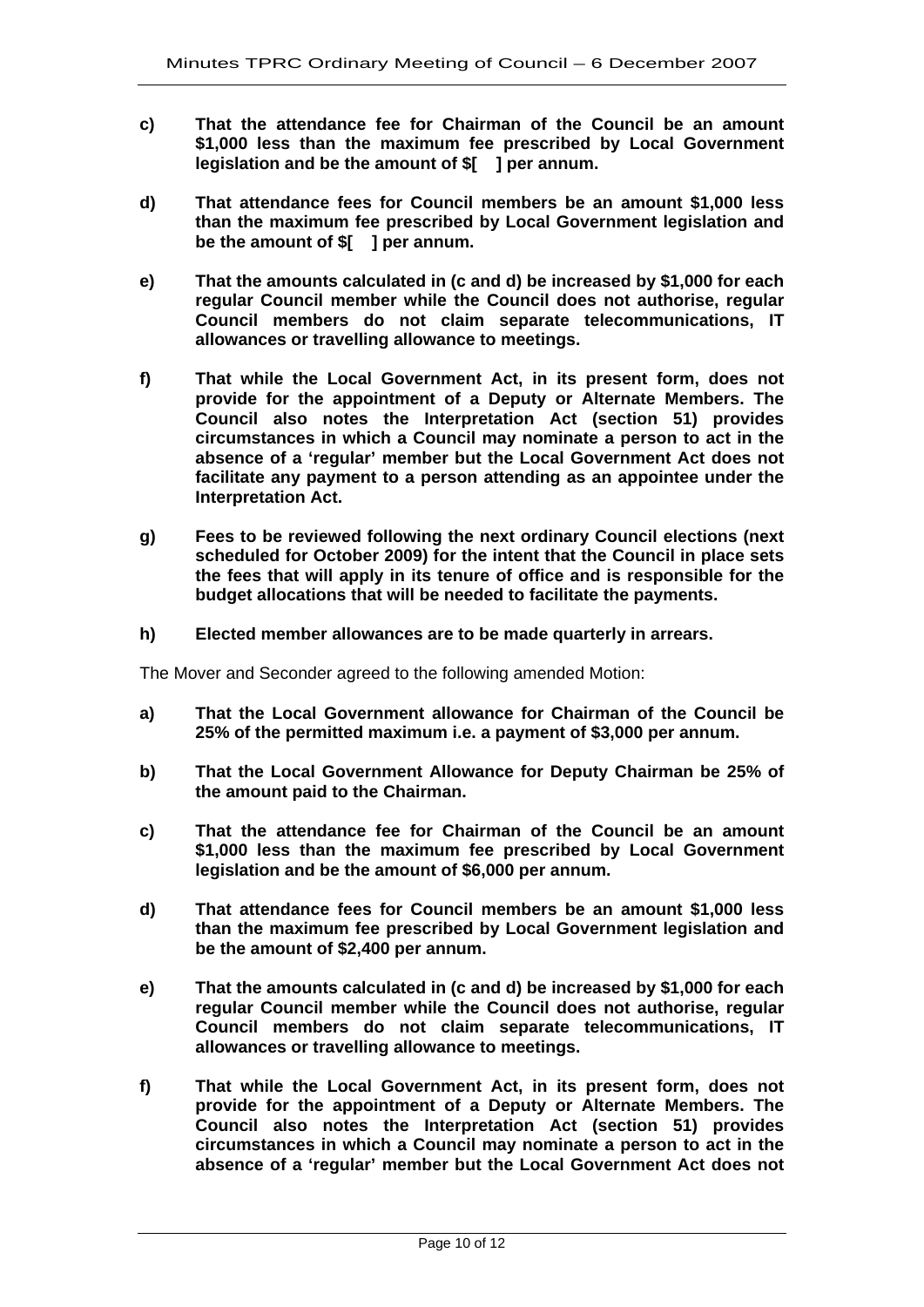**facilitate any payment to a person attending as an appointee under the Interpretation Act.** 

- **g) Fees to be reviewed following the next ordinary Council elections (next scheduled for October 2009) for the intent that the Council in place sets the fees that will apply in its tenure of office and is responsible for the budget allocations that will be needed to facilitate the payments.**
- **h) Elected member allowances are to be made quarterly in arrears.**
- **i) Elected member allowances be reviewed in June 2008.**

The Amendment and Amended Motion was put and declared CARRIED.

#### **13.7 PLANNING REVIEW – TAMALA PARK URBAN DEVELOPMENT**

[The Motion recommended in the agenda]

#### **That the Council ENDORSES the following:**

- **a) Schedules 5.1-5.6 of the development brief;**
- **b) The Conceptual Design Statement for the TPRC urban development; and**
- **c) Proposed development timetable and milestones.**

#### **Submitted in the formal written agenda papers for this item.**

Moved Cr Roberts Seconded Cr Catania that this item be referred to and be the subject matter of a Special Council Meeting (on a date to be determined) in consultation with all councillors.

This Procedural Motion was put and declared CARRIED.

#### **13.8 CHRISTMAS CLOSURE**

Moved Cr Jacob, Seconded Cr Smithson

[The Motion recommended in the agenda]

#### **That the TPRC administrative office be CLOSED over the Christmas period from 24 December 2007 to 4 January 2008 (inclusive).**

The Motion was put and declared CARRIED.

#### **14. ELECTED MEMBERS MOTIONS OF WHICH NOTICE HAS BEEN GIVEN**

Nil

#### **15. QUESTIONS BY ELECTED MEMBERS OF WHICH DUE NOTICE HAS BEEN GIVEN**

Nil